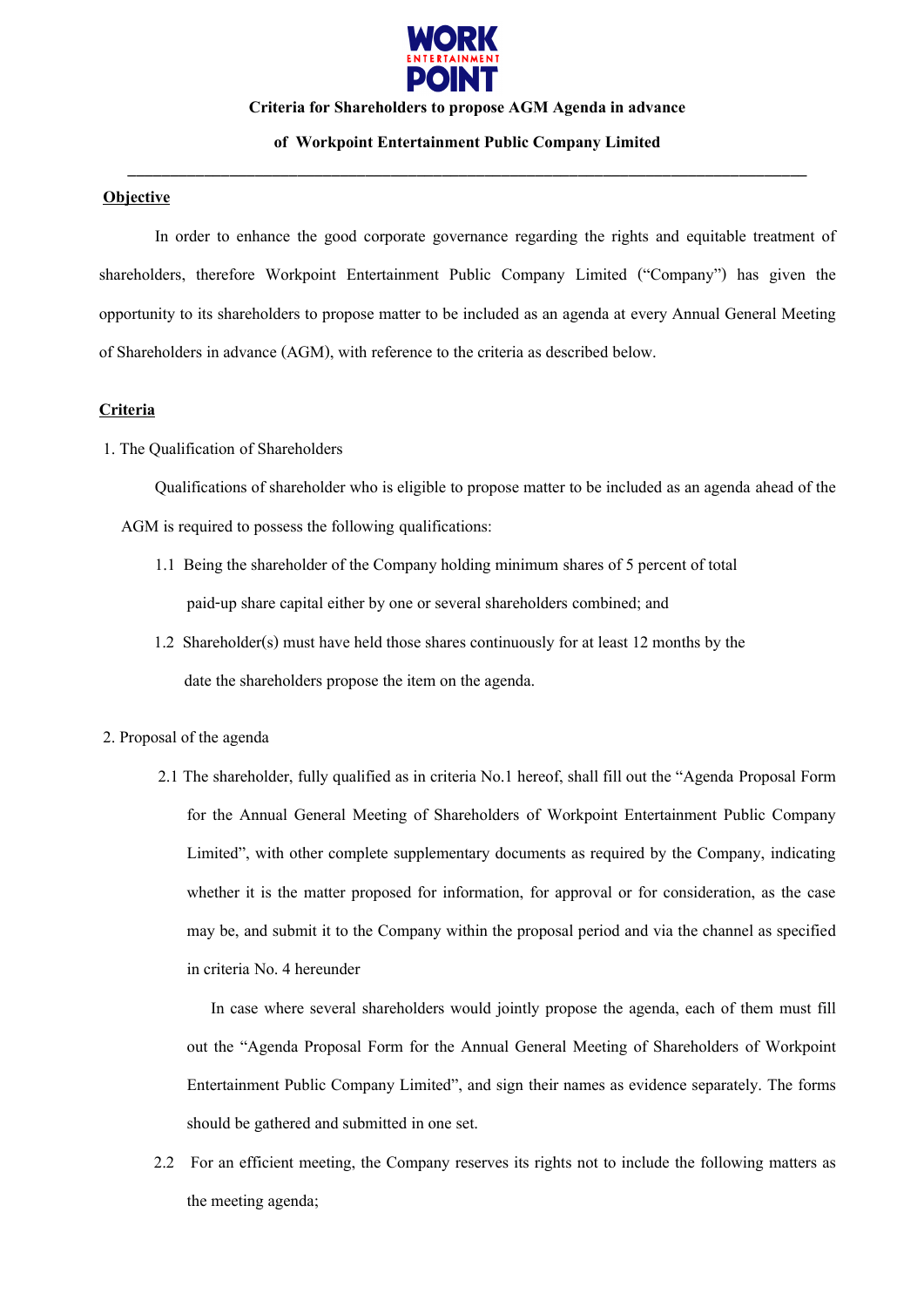

#### **Criteria for Shareholders to propose AGM Agenda in advance**

# **of Workpoint Entertainment Public Company Limited** \_\_\_\_\_\_\_\_\_\_\_\_\_\_\_\_\_\_\_\_\_\_\_\_\_\_\_\_\_\_\_\_\_\_\_\_\_\_\_\_\_\_\_\_\_\_\_\_\_\_\_\_\_\_\_\_\_\_\_\_\_\_\_\_\_\_\_\_\_\_\_\_\_\_\_\_\_\_\_\_

- (1) Matters relating to normal course of business of the Company
- (2) Matters that are beyond authority of the Company
- (3) Matters that shareholders already proposed in AGM within the past 12 months, and those under support by less than 10% of total voting shares, given that the factual events have not changed significantly
- (4) Matters proposed by shareholders who are not fully qualified, or do not provide adequate documents, or do not propose to the agenda within the proposal period
- (5) Matters unlikely to benefit the Company
- (6) Matters or evidence sufficed by shareholders is incomplete or untrue or ambiguous
- (7) Matters lying under management authority of the Company, except the ones causing material impacts on shareholders in general
- (8) Matters that violates applicable laws, rules, regulations of the government agencies, or regulatory or involved agencies, or actions not in compliance with the objectives, Articles of Association and its business ethics
- (9) Matters, as stipulated by laws, for consideration at AGM, which has been pursued regularly by the Company
- (10) Matters already undertaken by the Company
- (11) Matters previously submitted for consideration by other shareholders
- 3. The above matters proposed by shareholders shall meet preliminarily scrutiny by the Chairman of the Board and Company Secretary before further submission to the Board of Directors for consideration. Any matters, under approval by the Board, will be included in the AGM agenda as shown in the Notice for AGM.
- 4. Proposal period and channel to propose the agenda

The Company facilitates shareholders in proposing the agenda on every year, send by e-mail address : [ir@workpoint.co.th](mailto:ir@workpoint.co.th) or via registered mail to the following address: